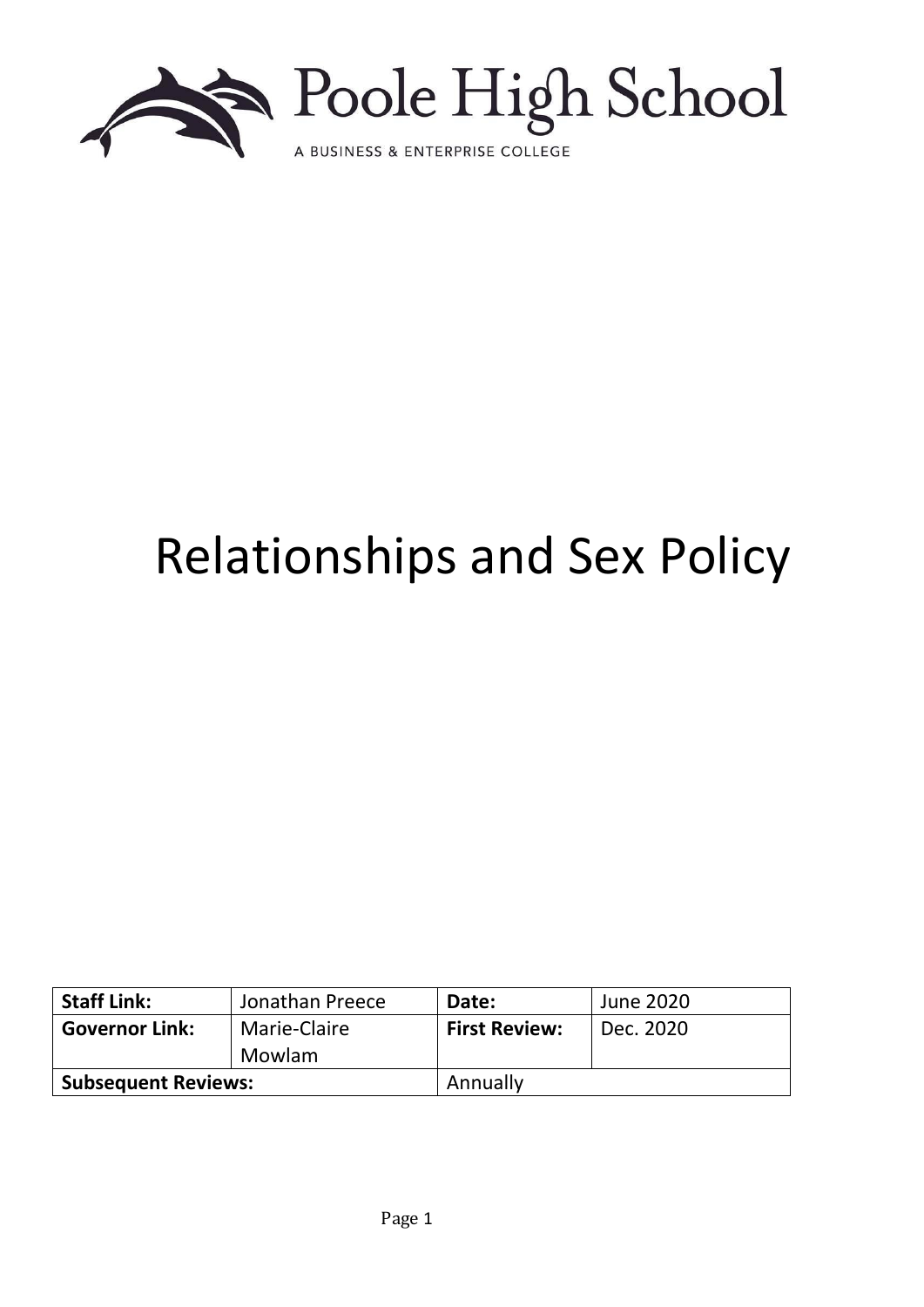# **Members of staff with responsibility for RELATIONSHIPS AND SEX education**:

Jill Buller (Enrichment coordinator Sixth Form) – replaced by Sarajane Wingrove for maternity cover. Stephen Colley (Director of Science) Vicky Home (Head of Biology) Jonathan Preece (Subject coordinator of History, PSHE GCSE Foundation and GCSE) Science staff (biology content) RS staff (PSHE and RSE delivery) Year 9 Form tutors (PSHE and RSE delivery) Head of Year 9/Progress Leaders for both quality assurance (QA) and delivery.

#### **Background information:**

| Type of school:      | Comprehensive |  |
|----------------------|---------------|--|
| School category:     | Foundation    |  |
| Age range of pupils: | $11 - 18$     |  |
| Gender:              | Mixed         |  |
| Number of pupils;    | 1808          |  |

#### **Aims and Objectives**

#### **RSE is…**

"Lifelong learning about physical, moral and emotional development. It is about the understanding of the importance of marriage [and other types of committed relationships] for family life, stable and loving relationships, respect, love and care. It is also about the teaching of sex, sexuality and sexual health. It involves acquiring information, developing skills and forming positive beliefs, values and attitudes. It is not about the promotion of sexual orientation or sexual activity". *DfEE - July 2000*

#### **Our provision**

We believe that effective RSE can make a significant contribution to the development of the personal skills needed by students if:

- they are to establish and maintain good relationships
- they are to make responsible and informed decisions about their health and well-being.

It does not promote early sexual activity, but instead aims to provide students with sufficient information and skills to delay such contact until they are sufficiently informed and equipped to make such a decision.

#### **Details of content**

Effective RSE involves:

- an understanding of the body and its changes during puberty
- the effective and safe use of contraceptives
- how to develop and maintain appropriate relationships.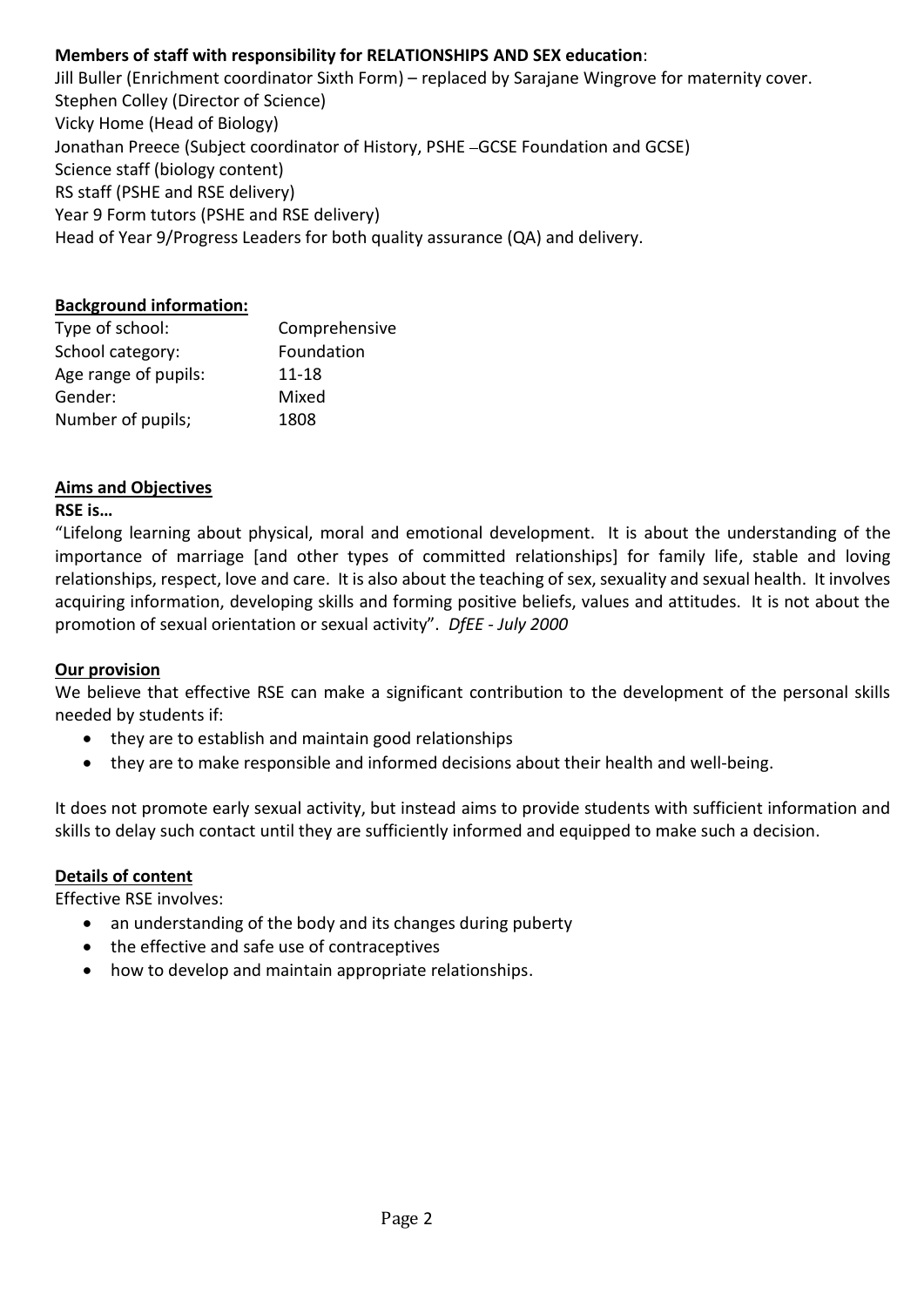# **PSHE**

PSHE is delivered through RS or Years 7, 8, 10 and 11. The delivery of PSHE for Year 9 is through the tutor programme, delivering one ½-hour lesson a week. The PSHE programme is overseen by J Preece and the effectiveness of its delivery is reviewed by the Head of RS and the Head of Year 9.

# **Science (during curriculum time)**

Staff in the science department deliver the science National Curriculum. The relevant PSHE lessons are in Key Stage 3 and are primarily concerned with the physical aspects of development, including reproduction, STIs & safe sex; healthy pregnancy. At GCSE, the science department also cover puberty, the menstrual cycle and contraception. The relationship aspect is not specifically addressed.

# **Ethics and Philosophy (during curriculum time)**

The RS department cover 'Relationships and Family' at GCSE. This includes: family; gender and equality; sex before marriage; contraception and, homosexuality.

## **Computer Science (during curriculum time)**

Computer Science cover the e-safety of personal data.

## **Physical Education (during curriculum time)**

The PE curriculum covers subjects relating to making informed choices about a healthy lifestyle, and making and applying decisions in this area.

## **Delivery**

In order to maximise engagement and impact, we:

- invite outside speakers into school to explore aspects of relationships (such as how to manage arguments, the importance of valuing yourself and others) which may form part of a collapsed timetable session;
- deliver PSHE lessons during RS lessons for Years 7, 8 ,10 and 11; tutor time for Year 9.
- encourage students to consider the importance of valuing their own and others' future health, by inviting teams, such as the chlamydia screening team and the Sexual Health team, to discuss the health risks associated with some aspects of informed sexual contact, such as the use of effective contraception, as well as to remove the stigma of testing;
- make students aware of how the use/abuse of substances, such as drugs and alcohol, can influence their ability to make safe decisions.

Any RSE lesson may consider questions or issues that some students will find sensitive. Before embarking on these lessons, ground rules are established which prohibit inappropriate personal information being requested or disclosed by those taking part in the lesson. When students ask questions, we aim to answer them honestly, within the ground rules established at the start of the sessions. When it is felt that answering a specific question would involve information at a level inappropriate to the development of the rest of the students, the question may be dealt with individually at another time.

Support is offered to teachers who find delivering any or some of the content of RSE difficult. Dorset Healthcare support the delivery of their Core package running 'Train the Trainer' sessions for the key teachers delivering the content. There is support from the PSHE curriculum leader helping with planning and delivery of lessons as required.

There is no formal assessment, but a focus on students knowing and understanding how to keep themselves safe.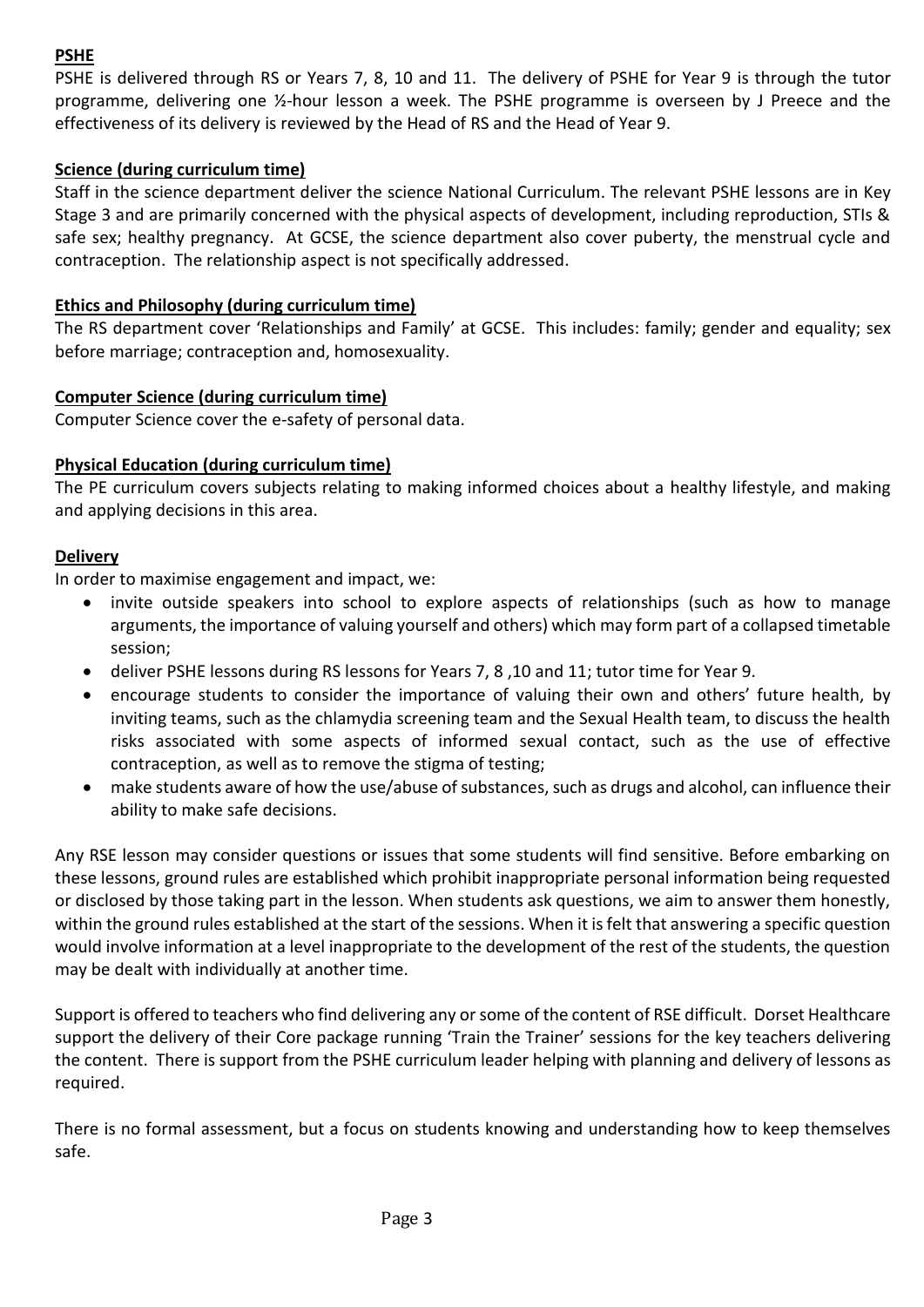# **Main School (Years 7 – 11)**

The themes covered by the PSHE lessons are:

- Health and Wellbeing
- Relationships (including sex education)
- Living in the Wider World

These themes repeat for each year group.

#### **Sixth Form (Years 12 – 13)**

- Relationships
- Taking responsibility
- Personal values/ respecting others
- Sexuality and homophobia
- Party safety
- Drug awareness
- CSE awareness
- Domestic Violence
- Online safety
- Well-being

#### **National picture**

The Government intention is for schools to play a key role in reducing the incidences of unwanted pregnancies through the dissemination of appropriate information and education on contraception, and on delaying sexual activity. Effective RSE is one of the four aims of the local Teenage Pregnancy Strategy.

#### **Morals and Values Framework**

The RSE programme at Poole High School reflects the school's ethos, and demonstrates and encourages the following values:

- We recognise the worth of each individual, by valuing the personal qualities they demonstrates in their learning, living and working
- We recognise the experience of young people by valuing the talents and skills they bring into their schooling experiences and we commit to ensure that schooling enhances these talents and skills
- We embrace difference by valuing diversity in ethnicity, religion, nationality, race, sexuality and gender identity
- We display integrity, by valuing openness, trust, negotiation, fairness, honesty and respect for all people
- We foster ambition and independent spirit by valuing each individual's abilities, aspirations and desire to explore and create
- We acknowledge the role of networks by valuing the way in which people can work together and collaborate
- We acknowledge the place of school in the community, particularly the broader global community, by valuing the essential nature of the relationship between schools and the social and economic environment in which they operate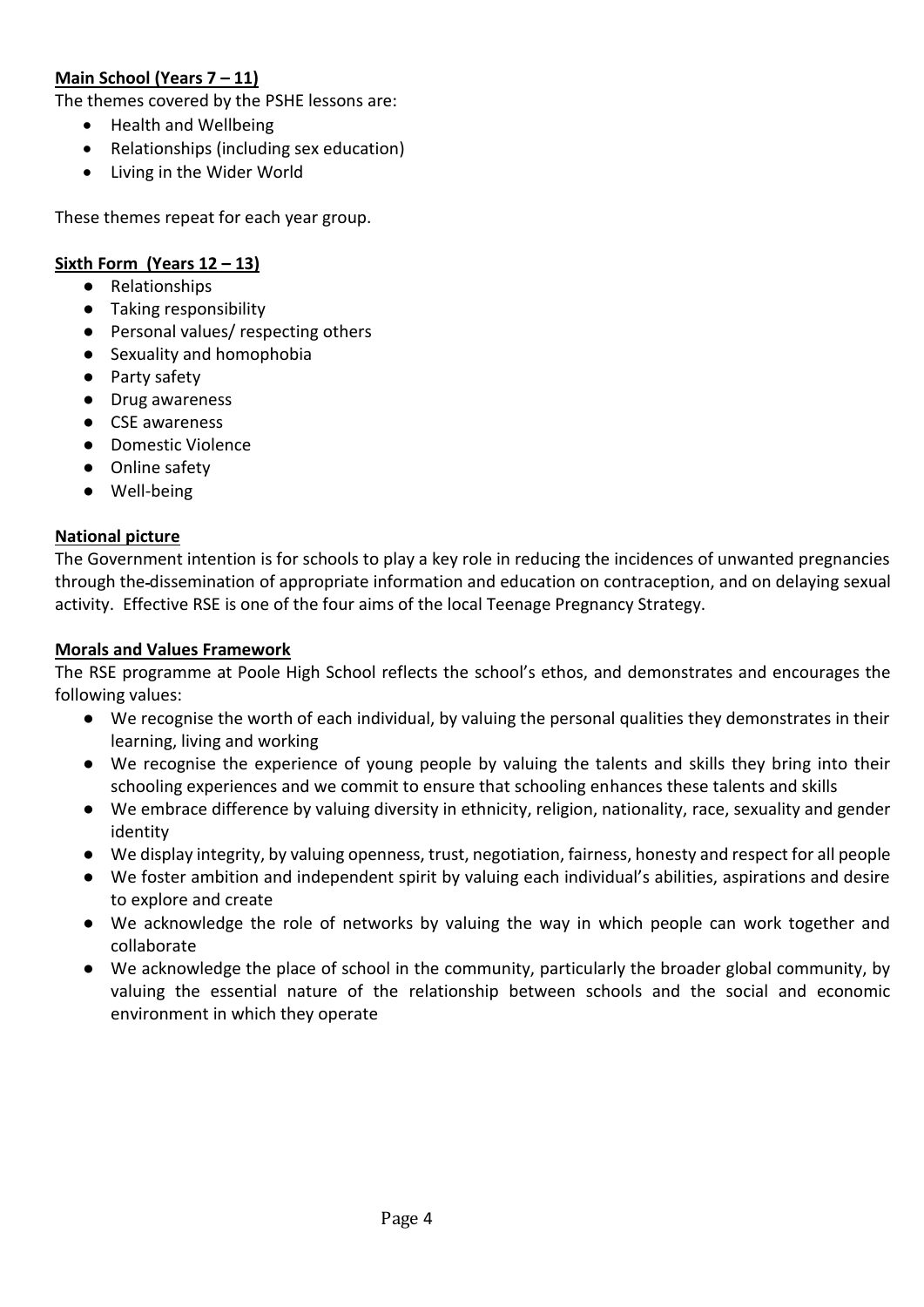## **Equal Opportunities Statement**

The school is committed to the provision of RSE to all of its pupils. Our programme aims to respond to the diversity of children's cultures, faiths and family backgrounds, including LGBTQ families. Equal time and provision is allocated to all groups but there may be occasions where pupils with Additional Educational Needs are given extra support from AEN staff.

We recognise that some parents may wish to withdraw their child from some non-compulsory aspects of RSE, and will endeavour to work with them to find appropriate ways of covering aspects that cause concern, for example, through single sex groupings or withdrawal from parts of the RSE delivery.

## **Anti-bullying statement**

The school recognises the issue of bullying behaviour and will continue to work to prevent it. In addition to the need for staff and students to report and deal with it, the school aims to educate our students about the importance of treating all individuals with equal respect and the need to avoid using homophobic and other language, which attacks a protected characteristic. The involvement of outside agencies such as Over the Rainbow is used to help students question their own views and to challenge homophobic and other discriminatory behaviour.

## **Statutory Requirements**

The school is mindful of its statutory obligation to:

- i) publish a Relationship and Sex Education Policy and make it available for inspection to parents;
- ii) ensure that all teaching materials used are appropriate to the age, religious and cultural backgrounds of its pupils;
- iii) teach all aspects of Sex Education included in the National Curriculum Science Orders (DfEE QCA 2007);
- iv) inform parents of their right to withdraw their children from RSE other than that taught in National Curriculum Science. (1996 Education Act);
- v) set the Relationships and Sex Education in the context of personal and social education.

# **Monitoring and Evaluation**

It is the responsibility of the PSHE curriculum leader to oversee and organise the monitoring and evaluation of PSHE, in the context of the overall school plans for monitoring the quality of teaching and learning. The PSHE curriculum leader will review PSHE lessons in conjunction with the Head of Ethics, and with the Year 9 Tutor team to ensure delivery is appropriate across school.

Ofsted is required to evaluate and report on the spiritual; moral, social and cultural development of students. This includes evaluating and commenting on the school's relationship and sex education policy, and on support and staff development, training and delivery.